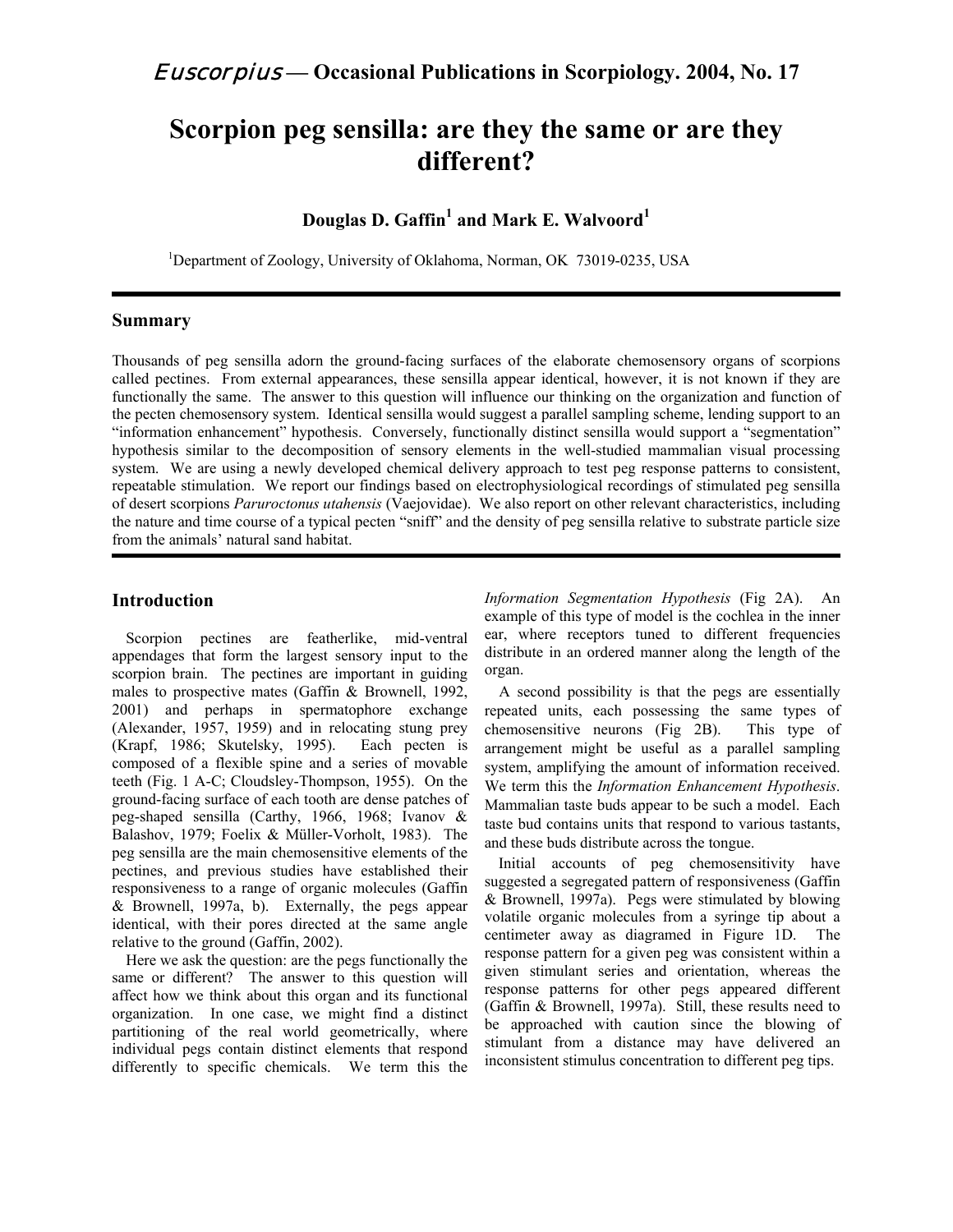

configuration. A: The pectines are large, featherlike appendages located midventrally on all scorpions.  $\, {\bf B},{\bf C}\,$ : Pectines are composed of a series of ground-directed teeth that extend from the posterior margin of the flexible spine (Sp). D: Previous configuration of chemical stimulation. An electrolytically carved tungsten recording electrode  $(V_m)$  is inserted through flexible cuticle at the base of a peg sensillum to record extracellular potentials from sensory neurons. Chemical stimuli (st) are blown across peg fields from a distance of about 1 cm (drawing not to scale). A reference electrode ( $V_{\text{ref}}$ ) is placed in contact with hemolymph at some distance from the recording electrode.

While previous studies were important in establishing the chemosensitive nature of peg sensilla, they do not address the functional organization of chemosensitive elements among the peg population. In this study, we investigate this question by using a new method of peg stimulation that depends on stimulant diffusion from a pipette tip within a few microns of the peg pore rather than forceful delivery of stimulant from a distance (Gaffin & Hines, 2003). This method delivers a more controllable and consistent stimulant dose to the pore and allows for better comparison of responses between pegs.

Here, we first describe and characterize this new method of chemical delivery. Next, we use this method to test the sensitivity of adjacent peg sensilla to the identical chemostimulants. In addition, we use highspeed videography to characterize the time course of a typical pectinal brushing ("sniff") of the substrate. Finally, we calculate the density of pegs relative to a sand particle from the scorpions' environment. We use these data to argue that the pegs appear to be functionally redundant, supporting the Information Enhancement Hypothesis.

st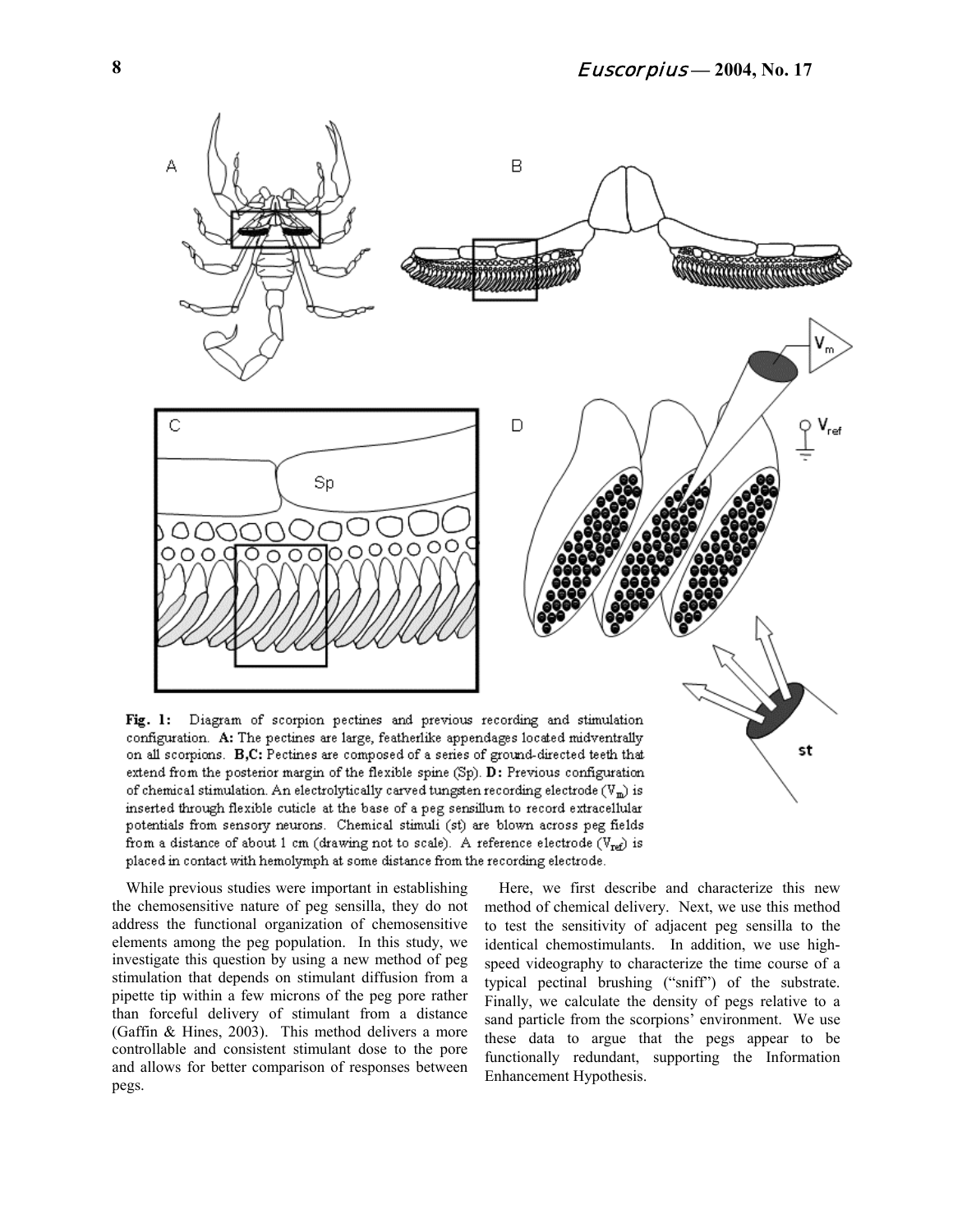

Fig. 2: Alterative hypotheses on the functional neural organization of peg sensilla. A: Information Segmentation Hypothesis. In this arrangement, chemical sensitivity is parsed to distinct peg sensilla. B: Information Enhancement Hypothesis. In this arrangement, each peg sensillum contains a similar complement of chemically sensitive neurons.

#### **Methods**

#### *Animals*

Mature *Paruroctonus utahensis* (Williams, 1968) (Scorpiones: Vaejovidae) obtained from sandy regions near Kermit, Texas, were the subjects of these experiments. We housed animals individually in 3.8 L clear glass jars containing 250 ml of sand collected from the scorpions' natural habitat. The jars were kept in a room with consistent temperature (22° C). The room lighting alternated between periods of light (0730-2000 h) and dark (2000-0730 h). Each week, we fed each scorpion one cricket and misted each with 10 ml of deionized water.

#### *Electrophysiology and chemical stimulation*

Scorpions used for electrophysiology were immobilized ventral side up in modeling clay on a glass microscope slide. An indifferent silver electrode was inserted between metasomal segments until contact was made with hemolymph. The pectines were then attached to a glass cover slip using double-sided adhesive tape;

the individual "teeth" of the pectines were straightened and aligned to facilitate recording. The prepared scorpion was then fastened to the microscope stage and pegs were located using a high-powered (500-1000x) compound microscope (Olympus BX-50WI) equipped with epi-illumination and long working distance objectives.

Extracellular recordings were obtained by inserting an electrolytically sharpened tungsten electrode (tip diameter about  $1 \mu m$ ) into the cuticle at the base of the desired peg (Fig. 3). Electrodes were maneuvered into place using a Leitz mechanical micromanipulator. After insertion, the peg was allowed several minutes to recover to a consistent baseline activity. Electrical signals detected by the electrode were amplified 1000 to 10,000 times over a bandwidth of 1-3 kHz, displayed on an oscilloscope, and relayed through digitizing hardware (1401-plus, CED, Cambridge, England) at 20 kHz sampling rate to a computer for storage and analysis. Acquired records were further filtered with a digital high pass filter and analyzed using a spike recognition and analysis program (Spike 2, CED). Spiking events were traced using 100 samples spread evenly across the spike wave (100 points at 20 kHz sampling frequency gives 5 ms between point). Events with peak amplitude above background noise were isolated from the record and categorized to discrete classes using a spike recognition algorithm in the Spike 2 program.

The chemical delivery device consisted of a glass pipette with a tip pulled to a diameter of about 5 µm. The pipette was formed from a glass capillary tube (World Precision Instruments 1.00 mm OD, 0.58 mm ID, 152 mm length, with filament) pulled in a glass micropipette puller (Sutter Instrument Co. Model P-87).

Stimulant pipettes were backfilled by immersing the pipette tip into a vial containing the pure substance to a depth of about 1 cm for 2 hours. This method allowed enough chemical to backfill into the pipette tip to allow several hours of experimentation. We used pure 1 hexanol as the stimulant chemical in this study.

The stimulant pipette was attached to a glass electrode holder and affixed to the head of an electronically controlled micromanipulator (Burleigh step driver PZ-100). The electronic head was mounted to a mechanical micromanipulator for movement of the pipette to within 100 microns of a recorded peg. The left-to-right and upand-down positioning of the pipette tip was also adjusted using the fine controls of the mechanical micromanipulator. The electronic micromanipulator produced precise in-and-out movements, which allowed us to control the distance of the pipette tip from the tip of the recorded peg. The distance of travel of the pipette tip was monitored by reading the output from the electronic manipulator. This information was sampled at 100 hz on a second channel of the digitizer and stored on a separate channel in the Spike 2 program.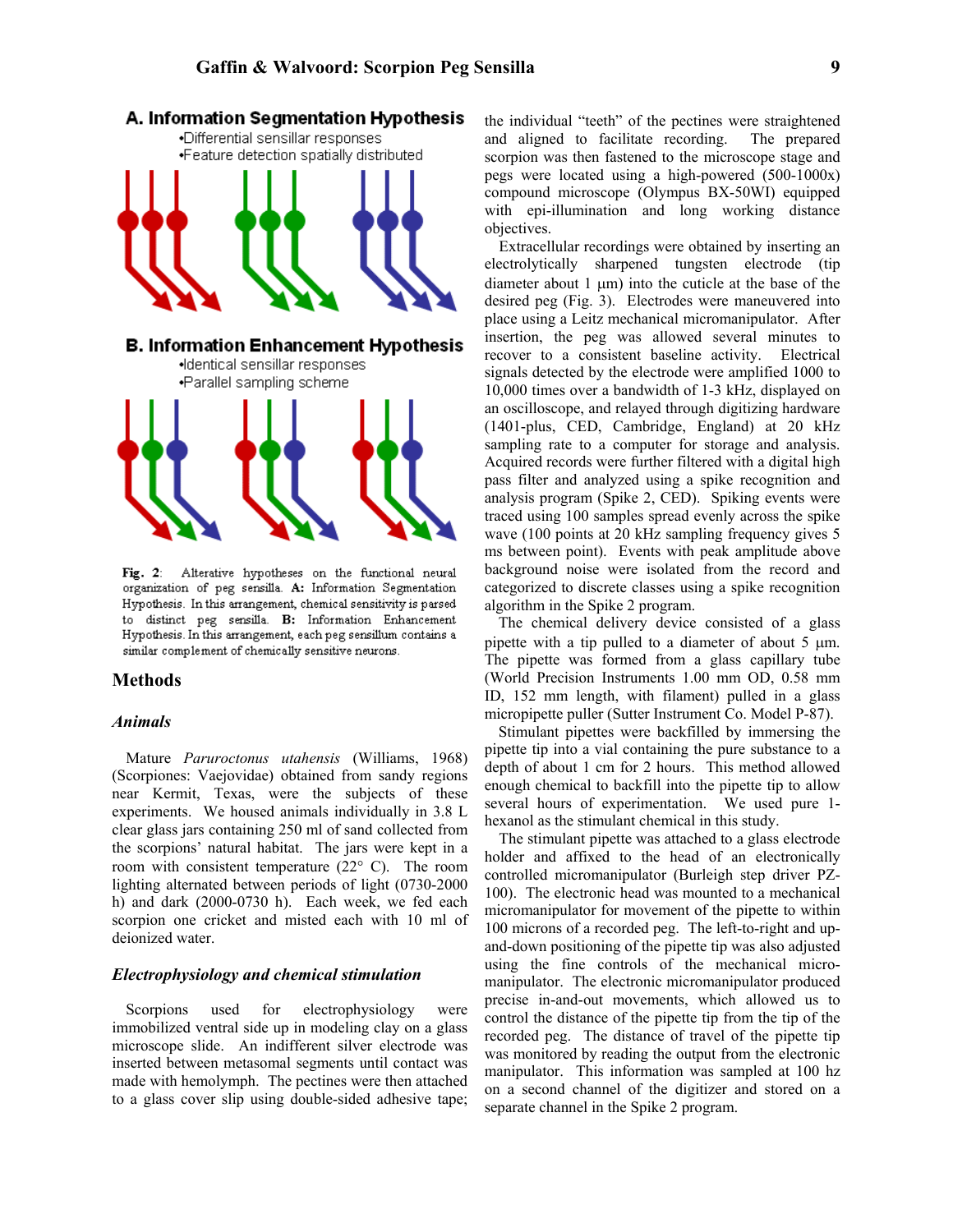Once precisely positioned within microns of the peg tip, our experiments consisted of using the electronic manipulator to move the pipette tip close to a recorded peg, away, close, etc. while monitoring the neural response and the position of the pipette as shown in Figure 3.



Fig. 3: Recording and stimulation configuration of new static odorant method. Tungsten microelectrode is inserted through flexible base of individual peg sensillum. A glass pipette with tip diameter of about 5 microns is backfilled with a pure substance and maneuvered via an electronically controlled manipulator to within microns of the peg tip. The travel of the stimulant pipette tip is monitored relative to distance from the peg tip while the neural response is recorded.

#### *Videography of a pecten "sniff"*

We filmed individual *Paruroctonus utahensis* during the day in a dark room by placing them into a clear, rectangular, Plexiglas container elevated above an infrared (IR) spotlight (Ultrak, model UL-IR-50-FL 12 V, 50 W). This box was 37 cm long, 5.5 cm wide, and 7 cm tall to give enough space for scorpion movement. An IR-sensitive camera (Panasonic CCTV camera model WV-BP314) was focused on the center of the Plexiglas floor through the side of this box. We placed a female scorpion into this box, covered the box with black paper to reduce glare, turned off room lights, and began recording onto a videotape in a time-lapse video recorder (Panasonic model AG-RT600P) set to 8-hour mode. This allowed us to capture sixty frames/second. Video recording took place for approximately 2 hours at a time, before stopping the tape to check for footage of the scorpion traversing in front of the camera.

We reviewed all taped trials, and the single pecten lowering sequence with the clearest view was used in this paper. This trial took place on 20 May 2004 from 1025–1152 hours at 22°C and approximately 78% relative humidity.

# *Calculation of peg density vs. sand particle size*

We directly counted and calculated the density of peg sensilla on tooth 17 of the right pecten of a female *P. utahensis.* We did this by snapping an overlapping series of digital photos using a digital camera (Flexcam Teaching NTSC Rev. 3.0, Videolabs Inc., USA) connected to a frame grabber (Snappy Video Snapshot, Play Inc.) for computer manipulation and analysis. Photos were taken directly from one of the eyepieces on the light microscope used for electrophysiology under high power. We used a similar approach to determine the area of a "typical" grain of sand retrieved from the scorpions' native habitat. Peg density was calculated by dividing the number of pegs on a tooth by the surface area of the peg field in square microns.



Fig. 4: Stimulus pipette relative to peg and recording electrode. A: A pectinal tooth  $(T)$  is shown with recording electrode (RE) in place as the stimulus pipette (SP) approaches the recorded peg. B: Close up view of tungsten microelectrode inserted in base of peg sensillum (PS) and tip of stimulant pipette manuevered within microns of the peg tip. Scale bars: A: 10 microns; B: 5 microns.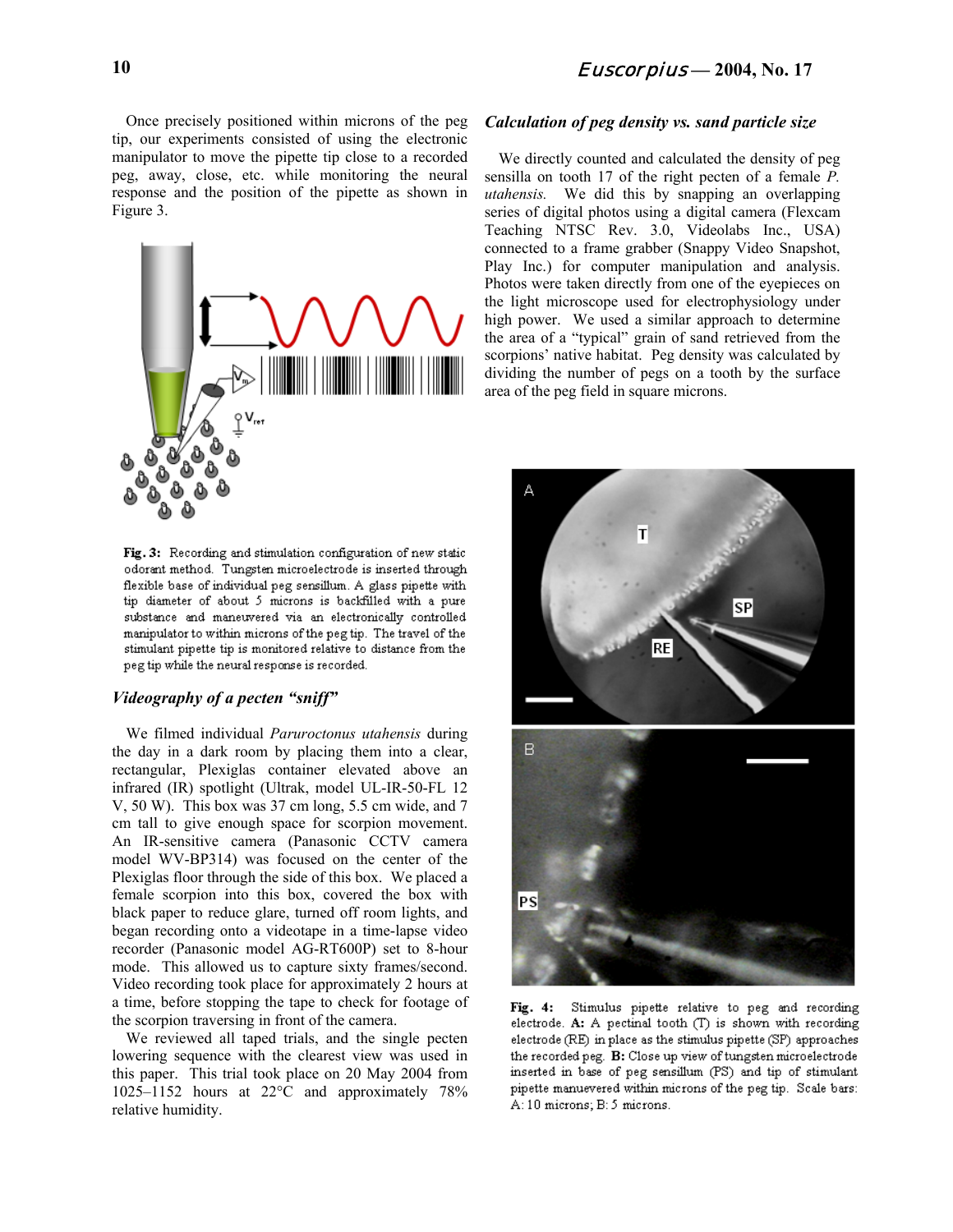### **Results**

Our extracellular recordings were stable for tens of minutes to hours with little reduction in signal-to-noise ratio. With practice, the recording electrode and stimulus pipette could be configured to avoid crossing each other. We found that the response of peg neurons was highly sensitive to the distance between the pipette and peg tips. Because of this, it was important to move the stimulus pipette as close to the peg tip as possible without making contact. Contact of the tip to the peg usually resulted in flooding of chemical across the peg fields, causing intense firing of peg neurons and several minutes of sensory adaptation. Figure 4 shows the relationship of the recording electrode and stimulus pipette in a typical recording configuration . Figure 5 shows an experimental control recording. Moving an empty pipette tip near to the peg tip had no effect on the spiking activity of the peg neurons.



Fig. 5: No stimulus control. The bottom trace shows the travel of an empty pipette tip from 50 microns to within 1 micron of the peg tip and back. The "Raw" trace shows all electrical activity recorded from the peg sensillum while  $A_1$  and  $A_2$  show the isolated activity of two identifiable cells. The top graph depicts the spiking activity of the peg in Hz for the duration of the test.



Fig. 6: Baseline series. Shown are no-stimulus recordings of spontaneous activity from seven adjacent peg sensilla. The traces at right show 15 seconds of spiking categorized by spike sorting algorithm. At right are the superimposed waveforms from each record. Spiking frequencies varied from 7.18 to 13.10 Hz in these records.

#### *Spontaneous spiking activity*

We recorded spontaneous spiking activity from seven adjacent peg sensilla on a single pectinal tooth (Fig. 6). The baseline spiking frequencies of these samples ranged from 7.18 Hz to 13.10 Hz. All seven records contained two large biphasic waveforms, which appear similar to the A1 and A2 waveforms reported for *Smerigerus mesaensis* (Gaffin & Brownell, 1997a). A third, smaller, triphasic waveform (colored red in Fig. 6) was detected in three records. The patterns of spiking activity appeared similar in each of the records.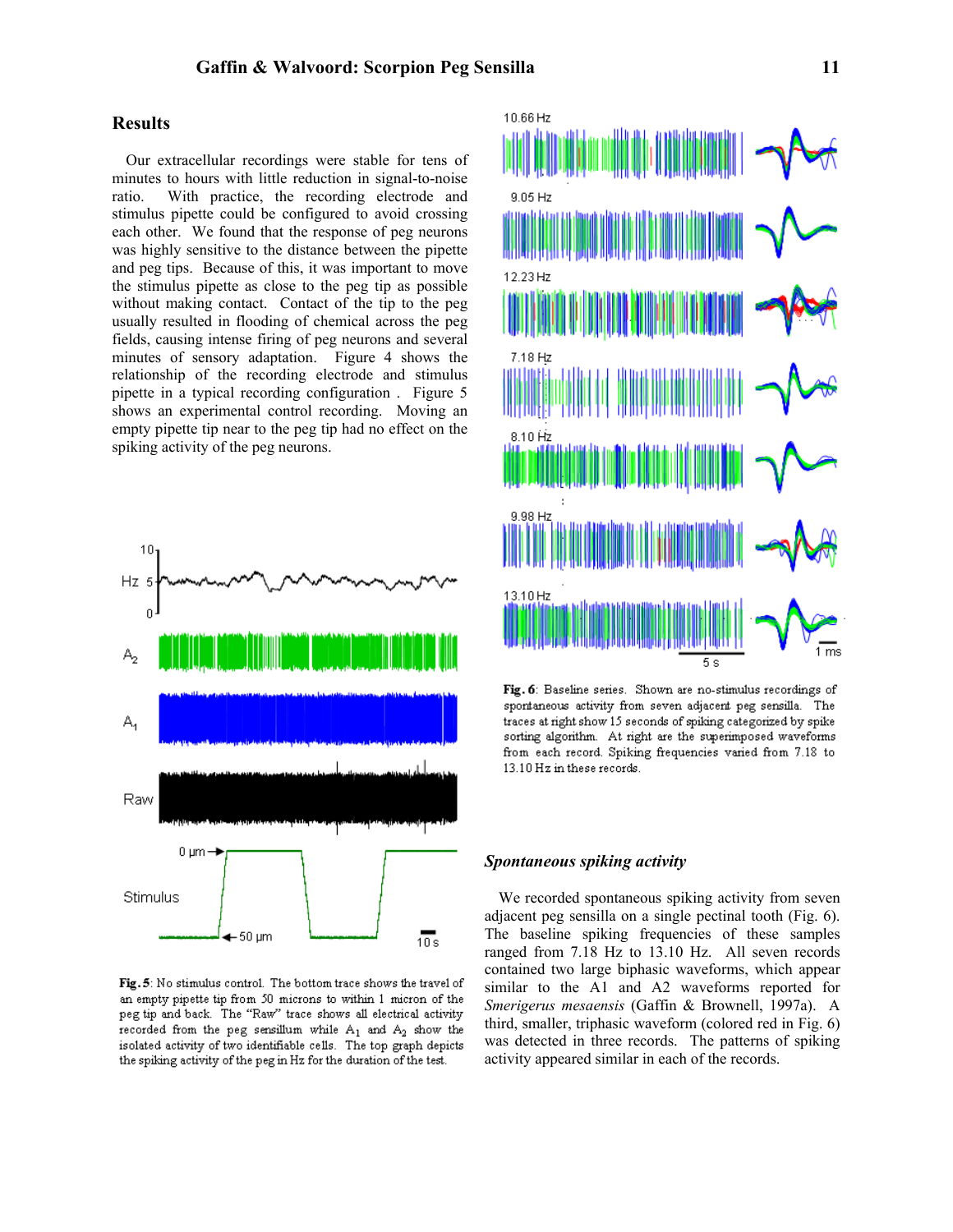### *Chemical Stimulation*

To test for similarity in chemical response, we recorded from six consecutive pegs from tooth 19 of a female *P. utahensis*. Several successive advances and retractions of pure 1-hexanol were made for each recorded peg. In each case, the pipette tip was moved immediately adjacent to the peg, then retracted 20 microns, and returned to the peg tip. The advance and retraction rate was 4 microns per second; one complete



Fig. 7: Hexanol stimulation of six adjacent peg sensilla. A: Neural responses of six pegs to seven successive movements of the stimulus pipette from 20  $\mu$ m to 0  $\mu$ m (adjacent to the peg tip) and back (pipette travel shown below peg 6 record). For each peg, the bottom trace represents the isolated spiking activity and the top trace the spiking frequency in Hz. B: Spiking frequency averaged across the seven stimulus repetitions for each of the six pegs.



Fig. 8: Peg sensilla density relative to a sand grain. The positions of peg sensilla on a pecten tooth of a female P. utahensis was determined using overlapping photos of the peg field taken from high power light microscopy. Here we show this field repeated three times at the appropriate spacing to represent three successive pecten teeth. The fields are superimposed atop a photo of a grain of sand from the scorpion's native habitat.

cycle took 10 seconds. Shown in Figure 7 are samples of seven such advances and retractions. The spiking patterns of each peg were similar, showing a sharp increase in spiking with approach of the stimulus pipette. Spiking frequencies, smoothed by 3-second bins, are displayed above the spikes in each of the peg records. Peak frequencies ranged from 20 to 40 Hz across the records.

#### *Peg density vs. sand grain size*

The peg density on tooth 17 of a female *P. utahensis* was directly calculated from a series of overlapping photos. We counted 105 pegs on this tooth across a peg field area of approximately  $8400 \mu m^2$ . This gives a peg density of approximately 0.0125 pegs per  $\mu$ m<sup>2</sup> or 12,500 pegs per mm<sup>2</sup>. We also measured the area of a "typical" sand particle from the dune habitat where these animals live. We measured the surface area of this particle directly from the photo as  $33,440 \mu m^2$ . Put another way, 418 pegs would fit on this sand grain  $(33,440 \mu m^2)^*$ 0.0125  $pegs/\mu m^2 = 418$  pegs). Figure 8 shows representative peg fields from three pecten teeth superimposed atop the sand grain.

# *Kinematics of a pecten "sniff"*

The pecten sniff consisted of a  $\sim$ 0.20-second lowering sequence followed by a  $\sim 0.07$  second retraction of the pecten upon contact with the substrate (Fig. 9). Contact with the substrate, in this case, lasted at most 0.033 seconds. During other sequences of this and other trials,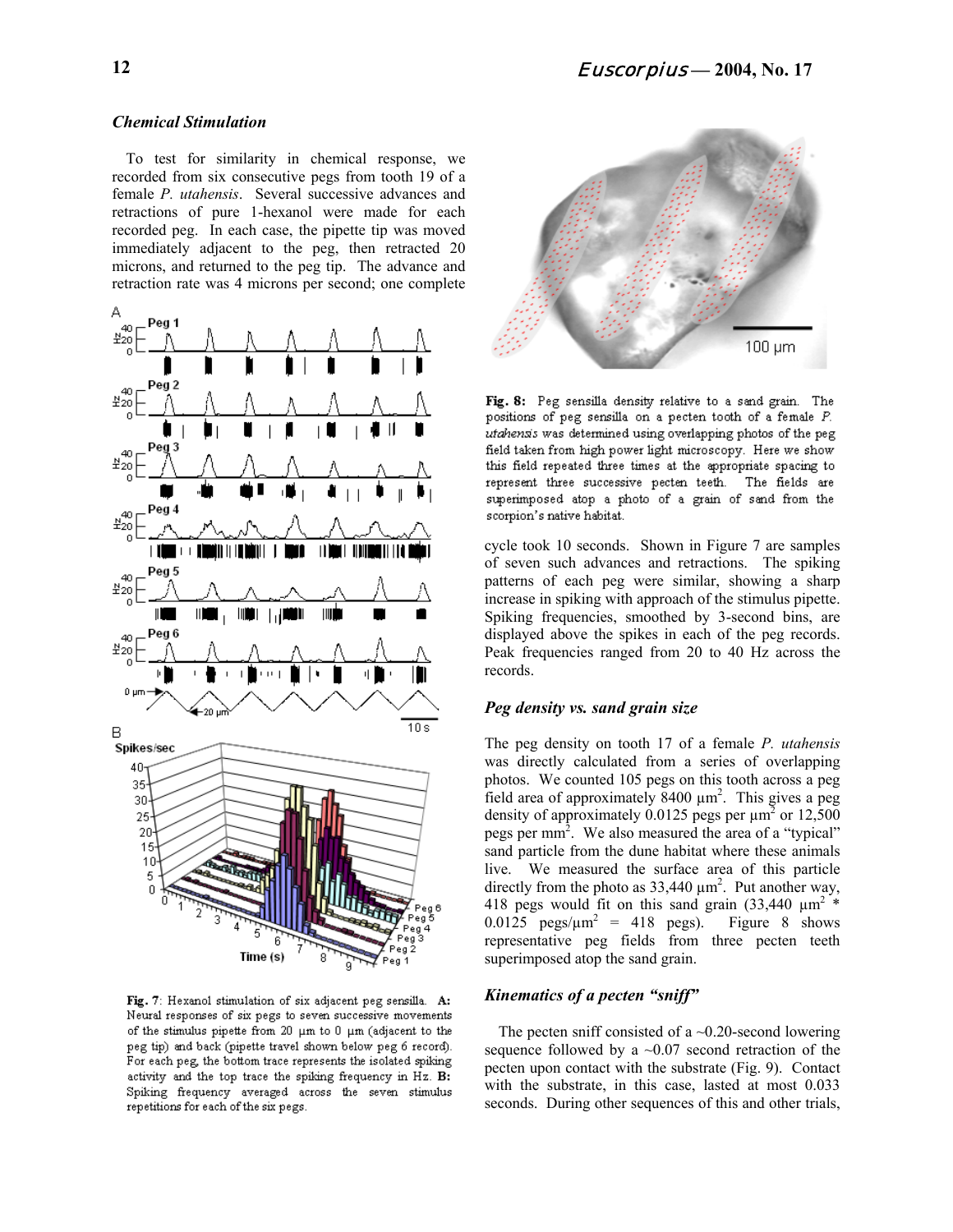

Fig. 9: These pictures represent a time course of a pecten "sniff" in a captive, female P. utahensis. Video was recorded at sixty frames/second under infrared (IR) light with an IR-sensitive camera. This time course represents snapshots of the video taken every other frame. The pecten is indicated by the white arrow in the first frame.

scorpions displayed another behavior in which they would lower and drag their pectines for a longer period just above or on the substrate before retracting them.

# **Discussion**

Both the activity patterns and types of units present in recordings from peg sensilla are similar between individual pegs during both spontaneous recordings and under consistent stimulation. The new method of presenting a stimulus by moving a static source near a

peg tip gives much more consistent response patterns between pegs than during forceful propulsion of the stimulant across the peg field from a distance (Gaffin & Brownell, 1997a). The small departure in stimulant response for some pegs (such as peg 4 in Fig. 7) is more likely a result of the pipette tip not being as close to the peg pore as in the other recordings; we found that distance from pipette to tip greatly influences the peg response and even a micron can have a significant effect.

The data from videography allowed us to observe pecten lowering in a homogenous environment and to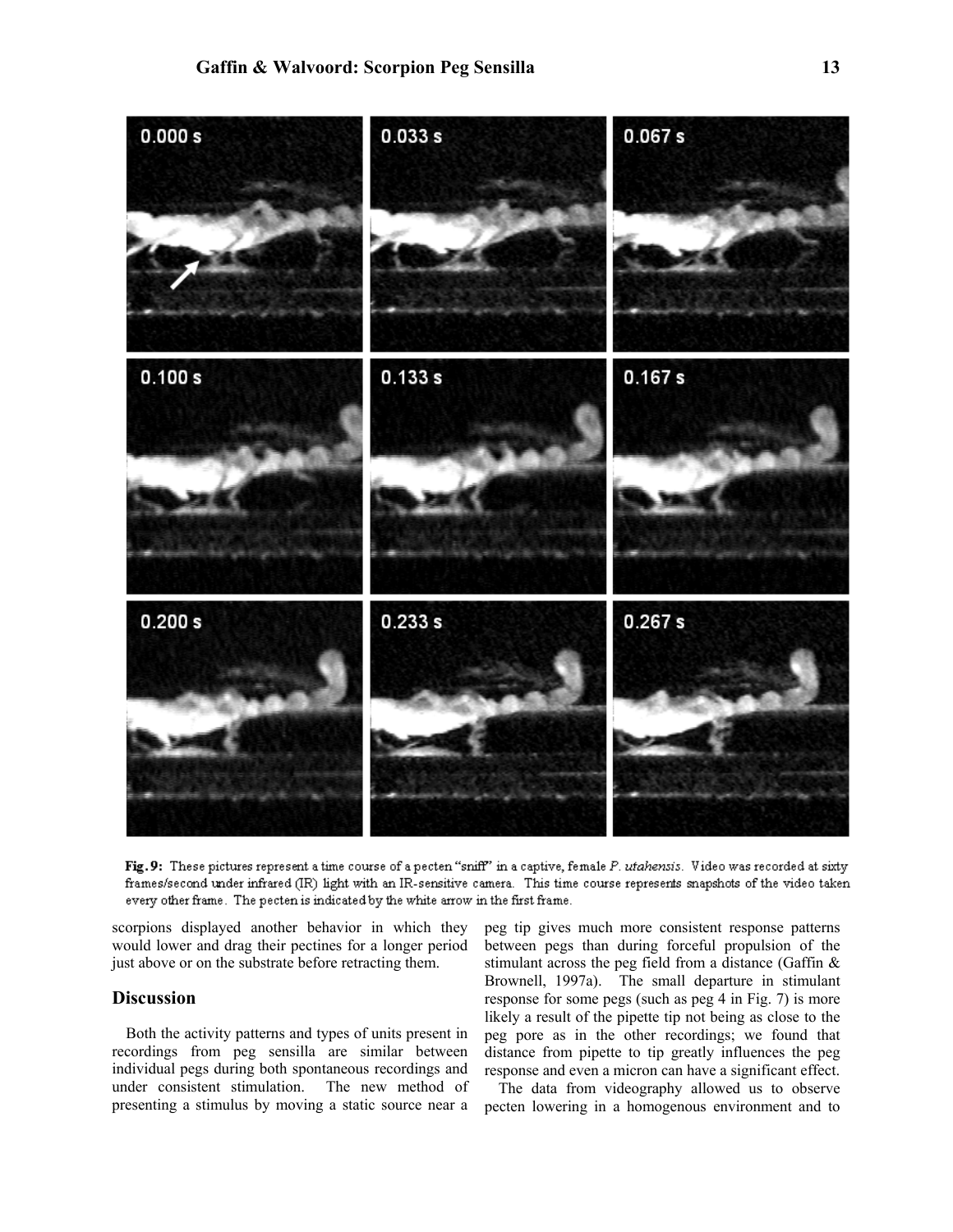determine a time course for one pecten "sniff." We also observed that pectines appear to make contact with the substrate. To fully analyze pecten sniffs or dragging behavior, we need to record more pecten sniffs from multiple animals, classify how many events were "touches" and how many were drags, and record an average time course of these drags. We hypothesize that this dragging behavior may be a response to the smooth, homogeneous surface on which they were traveling. More observations are needed of scorpions active at night in their natural habitat to record the exact sniffing behavior on a normal substrate.

The time course of a single pecten "sniff" is important for approximating the amount of time available for a field of peg sensilla to gather an information sample. On the conservative side, the peg fields are near to the substrate (within microns) for only 0.033 s. We have found that chemical responsiveness of peg neurons to a pure stimulant varies significantly with distance of the stimulant from the peg tip. For example, movement of the pipette tip from  $20 \mu m$  distant to 1  $\mu m$  distant resulted in an increase of spiking frequencies from 0 to 40 Hz (see Fig. 7) with most of the change occurring as the tip was within  $10 \mu m$ .

The peg density for the pecten tooth we measured on a female *P. utahensis* was approximately 0.0125 pegs per µm2 . This calculation is in line with what Brownell (2001) reported for another vaejovid scorpion species, *Smeringurus mesaensis*. Why are there so many pegs? This is an important question, given that the particle size of the animal's habitat is orders of magnitude greater than the inter-peg distances.

The answer to this question may come from a closer examination of the chemical response data. First, we find that the inter-peg distances are approximately  $8 \mu m$ , which is in line with the proximity of the stimulus pipette tip for which we see significant neural responses. Also, while our frequency graphs of neural activity suggest that individual pegs can track the stimulant within this distance, we obtained those graphs by averaging over 3-second bins. If calculated across a more realistic time window of 0.033 seconds (the time course of a pecten "sniff," calculated above), spiking averages of peg neurons would not be able to resolve stimulant distance with any degree of confidence. Put another way, to achieve the stimulant distance resolution for a single peg sensillum as implied by Figure 7, the animal would need to hold its pectines to the ground for at least three seconds – and the animal simply does not do this.

Taken together, these data support the *Information Enhancement Hypothesis*, with the peg sensilla being functionally repeated units. It appears that the peg fields function in a parallel sampling system, delivering to the brain information sampled from a quick "sniff." In essence, such a system could provide the same

resolution of stimulant location as can be obtained from a single sensillum presented with seconds of prolonged chemical stimulation.

# **Acknowledgments**

We thank Drs. J. Bastian and M. Hoefnagels for their valued suggestions, technical advice, use of equipment, and encouragement. We would also like to thank P. McGowan, M. Hines, and G. Blass for assistance during the research project. An Associates Presidential Professorship and the *Life Fund* of the University of Oklahoma Foundation provided funding for this project. The experiments described here comply with the "Principles of animal care," publication No. 86-23, revised 1985 of the National Institute of Health and also with the current laws governing animal care and usage in the United States.

#### **References**

- ALEXANDER, A. J. 1957. The courtship and mating of the scorpion, *Opisthophthalmus latimanus*. *Proceedings of the Zoological Society, London*, 128: 529–544.
- ALEXANDER, A. J. 1959. Courtship and mating in the buthid scorpions. *Proceedings of the Zoological Society, London*, 133: 145–169.
- BROWNELL, P. H. 2001 Sensory ecology and orientational behaviors. Pp. 159–183 *In* P. H. Brownell & G. A. Polis (eds.). *Scorpion Biology and Research*. New York, NY: Oxford University Press.
- CARTHY, J. D. 1966. Fine structure and function of the sensory pegs on the scorpion pecten. *Experientia,* 22: 89–91.
- CARTHY, J. D. 1968. The pectines of scorpions. *Symposium of the Zoological Society, London*, 23: 251–261.
- CLOUDSLEY-THOMPSON, J. L. 1955. On the function of the pectines of scorpions. *Annals and Magazine of Natural History*, 8: 556–560.
- FOELIX, R. F. & G. MÜLLER-VORHOLT. 1983. The fine structure of scorpion sensory organs. II. Pecten sensilla. *Bulletin of the British Arachnological Society*, 6: 68–74.